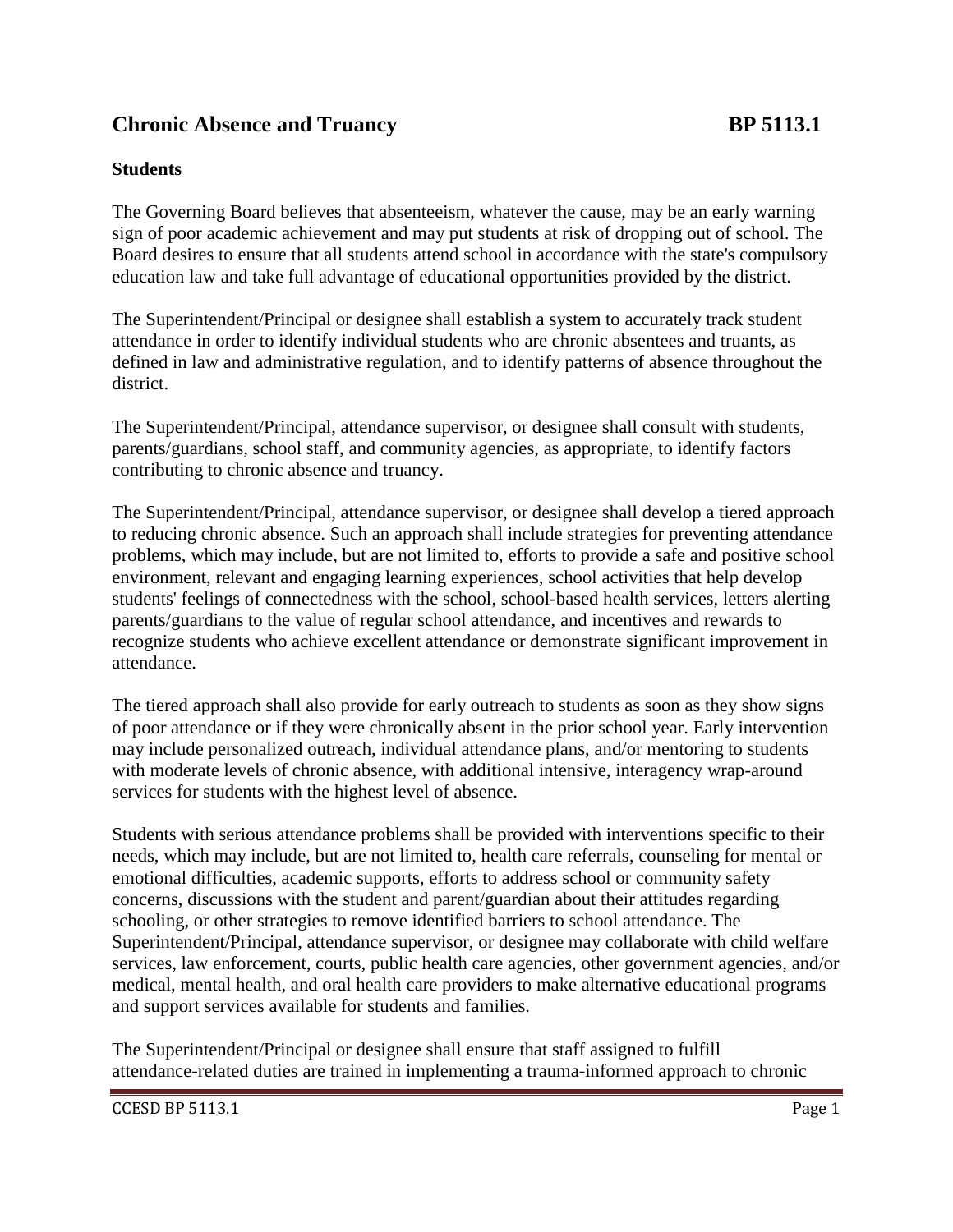absence and receive information about the high correlation between chronic absence and exposure to adverse childhood experiences.

Students who are identified as chronically absent or truant shall be subject to the interventions specified in law and administrative regulation.

A student's truancy, tardiness, or other absence from school shall not be the basis for suspension or expulsion. Alternative strategies and positive reinforcement for attendance shall be used whenever possible.

The Superintendent/Principal, attendance supervisor, or designee shall periodically report to the Board regarding student attendance patterns in the district, including rates of chronic absence districtwide. Such information shall be used to evaluate the effectiveness of strategies implemented to reduce chronic absence and truancy and to develop annual goals and specific actions for student attendance and engagement to be included in the district's local control and accountability plan and other applicable school and district plans. As appropriate, the Superintendent/Principal or designee shall engage school staff in program evaluation and improvement and in the determination of how to best allocate available community resources.

Legal Reference:

EDUCATION CODE

1740-1742 Employment of personnel to supervise attendance (county superintendent)

37223 Weekend classes

46000 Records (attendance)

46010-46014 Absences

46110-46119 Attendance in kindergarten and elementary schools

46140-46147 Attendance in junior high and high schools

48200-48208 Children ages 6-18 (compulsory full-time attendance)

48225.5 Work permits, entertainment and allied industries

48240-48246 Supervisors of attendance

48260-48273 Truants

48290-48297 Failure to comply; complaints against parents

48320-48325 School attendance review boards

48340-48341 Improvement of student attendance

48400-48403 Compulsory continuation education

48900 Suspension and expulsion

49067 Unexcused absences as cause of failing grade

52052 Accountability; numerically significant student subgroups

60901 Chronic absence

GOVERNMENT CODE

54950-54963 The Ralph M. Brown Act

PENAL CODE

270.1 Chronic truancy; parent/guardian misdemeanor

272 Parent/guardian duty to supervise and control minor child; criminal liability for truancy

830.1 Peace officers